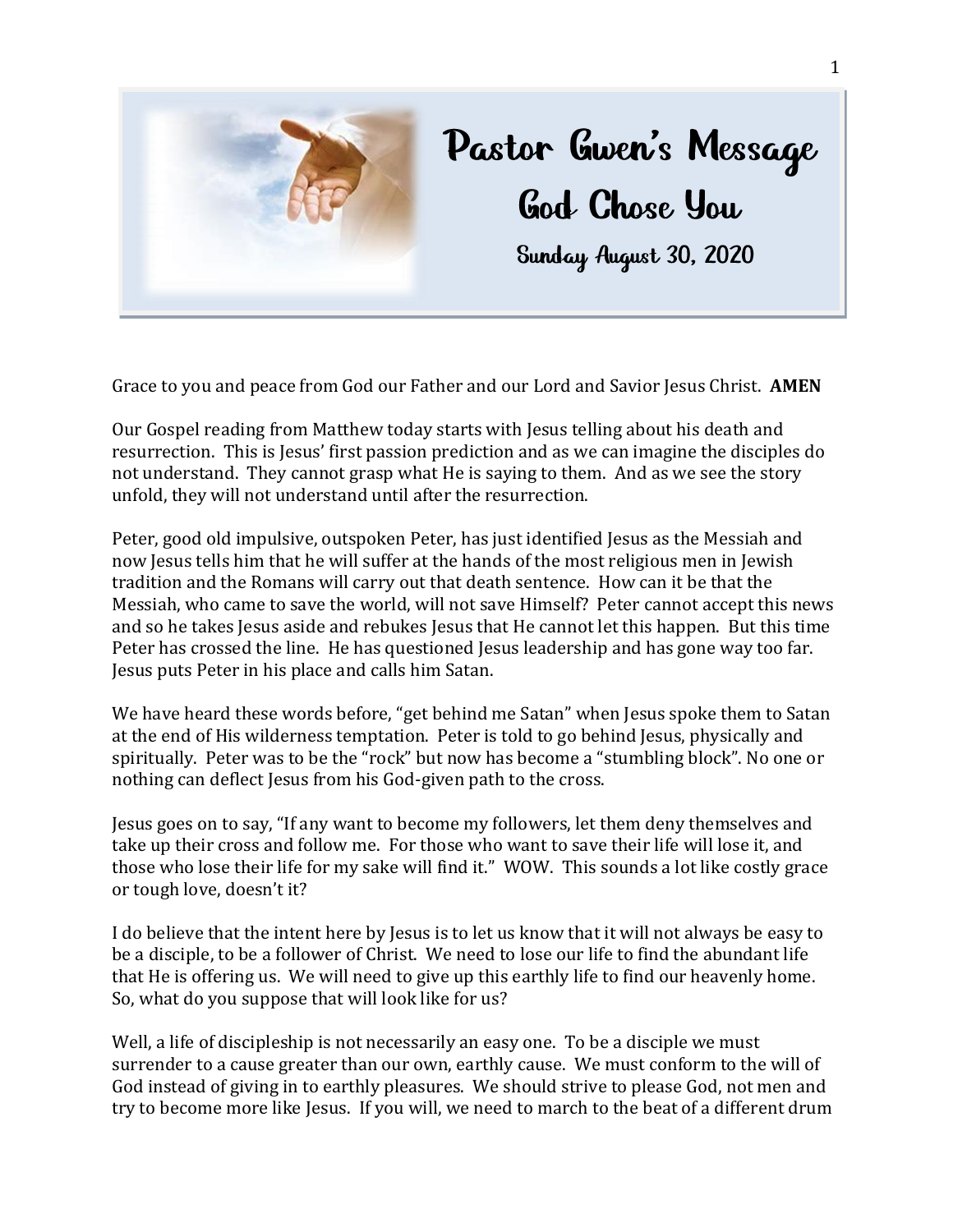to God's song. Often times it is a different beat than the world hears. We need to have a different mindset than what the world has.

But think with me for a minute, it is really the rest of the world that is out of sync. Disciples follow Jesus Christ. It is the world that is out of touch with true reality, not us. After all, we are chosen and called at our baptism to be a disciple and follow Christ. Named and called a child of God at our baptism, God chose us, you and me to be His disciples.

And God does not make mistakes. He didn't just randomly pick us to be disciples. God chooses every one of us purposefully. He knows our weaknesses and our strengths. God know our abilities because after all he gave them to us. And he chooses us to be a beacon of light so that our lives can shine as help for those around us who do not yet know the love of Jesus.

Some of you have probably read this on the internet at one time or another. It is a letter about the disciples. It says:

## **To: Jesus, Son of Joseph From: Jordan Management Consultants**

**Dear Sir,**

**Thank you for submitting the resumes of the twelve men you have picked for managerial position in your new organization. All of them have now taken our battery of test; and we have not only run the results through our computer, but also arranged personal interviews for each of them with our psychologist and vocational aptitude consultant.** 

**As part of our service, we make some general comments for your guidance. This additional insight is given as a result of staff consultant and comes without any additional fee.**

**It is our opinion that most of your nominees are lacking in background, education and vocational aptitude for the type of enterprise you are undertaking. They do not have the team concept. We would recommend that you continue your search for persons of experience in managerial ability and proven capability.** 

**Simon Peter is emotionally unstable and given to fits of temper. Andrew had absolutely no qualities of leadership. The two brothers, James and John, the sons of Zebedee, place personal interest above company loyalty. Thomas demonstrates a questionable attitude that would tend to undermine morale. We feel that it is our duty to tell you that Matthew had been blacklisted by the Greater Jerusalem Better Business Bureau. James, the son of Alphaeus and also Thaddaeus definitely have a radial leaning and they both registered a high score on the manic-depressive scale.** 

**One of the candidates, however, shows great potential. He is a man of ability and resourcefulness, meets people well, has a keen business sense and has contacts in**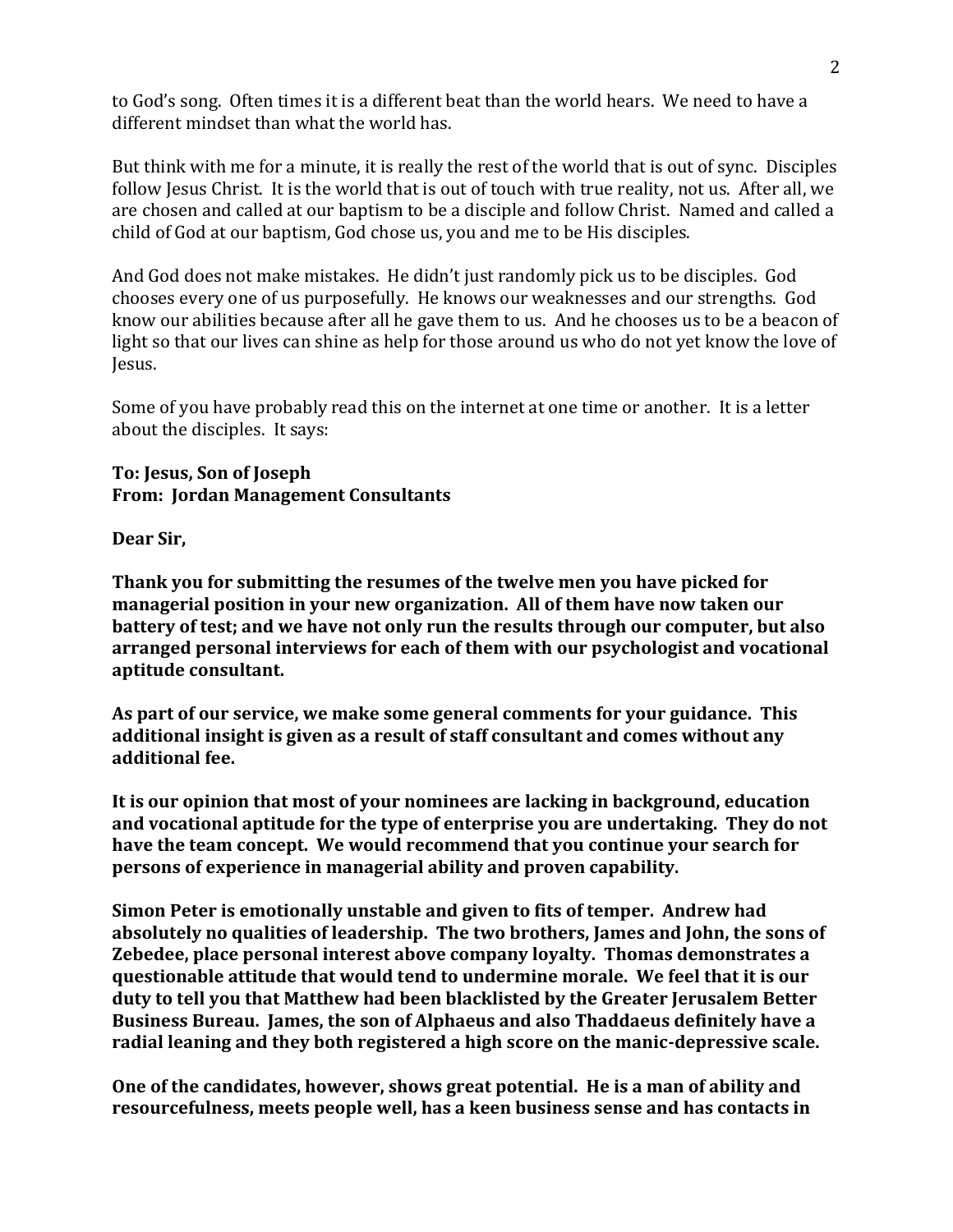**high places. He is highly motivated, ambitious and responsible. We recommend Judas Iscariot as your controller and right-hand man.** 

**We wish you every success in your new venture.** 

## **Sincerely, Jordan Management Consultants.**

Well, obviously Jesus did not use this management company to select his first 12 disciples. Thank God! He also does not use the ways of this world to choose you today. He chose you with a purpose in mind. God saw something great in you and He loved you so much He chose to adopt you into His own family and then set you in a place where you could grow and become a powerful disciple for God. A place where you can do great things for the Kingdom of God. SO know that you are not here by accident. You are chosen and loved by God.

But folks, being chosen is not enough. If we are really to be a disciple of Christ there is a path of life that we must walk that is far different from anyone around us who does not serve our Lord. In our reading from Matthew today we have heard those three things in Jesus' in one sentence, to the disciples, "If you want to be my followers, let them deny themselves and take up their cross and follow me."

First, we are to DENY OURSELVES. What this means is that we are to put God's work ahead of everything else in life. Our needs and wants must take a back seat to what God calls us to do.

Secondly, to be a disciple of Christ we must TAKE UP OUR CROSS. That means we need to endure the circumstances that life presents and handle the obstacles in daily life while following Jesus' teaching and still keep a right relationship with Jesus.

Third, to be a good disciple we must most importantly, FOLLOW JESUS. Reading His word, praying, worshiping are the ways we come to know Christ. Learning to be like Him in everyway, trusting Him and believing in Him certainly comes from spending time with Him.

The Christian life is not easy. In fact it can be downright difficult to live because yes, it is a sacrifice to live for Jesus instead of ourselves. It is some days difficult to deal with the demands of the world and not always easy to follow Jesus. Just think of what a better world it would be in Kenosha WI, if everyone would just follow Jesus. Love God and love your neighbor as yourself.

Luther said, "A religion that gives nothing, costs nothing and suffers nothing, is worth nothing." Great comment. As a disciple of Jesus we are called to take up our cross and follow Jesus even during the darkest days of our lives. Yes, we are all called to fight against injustice, racism, and learn to live in harmony with others. Even that is not too much for